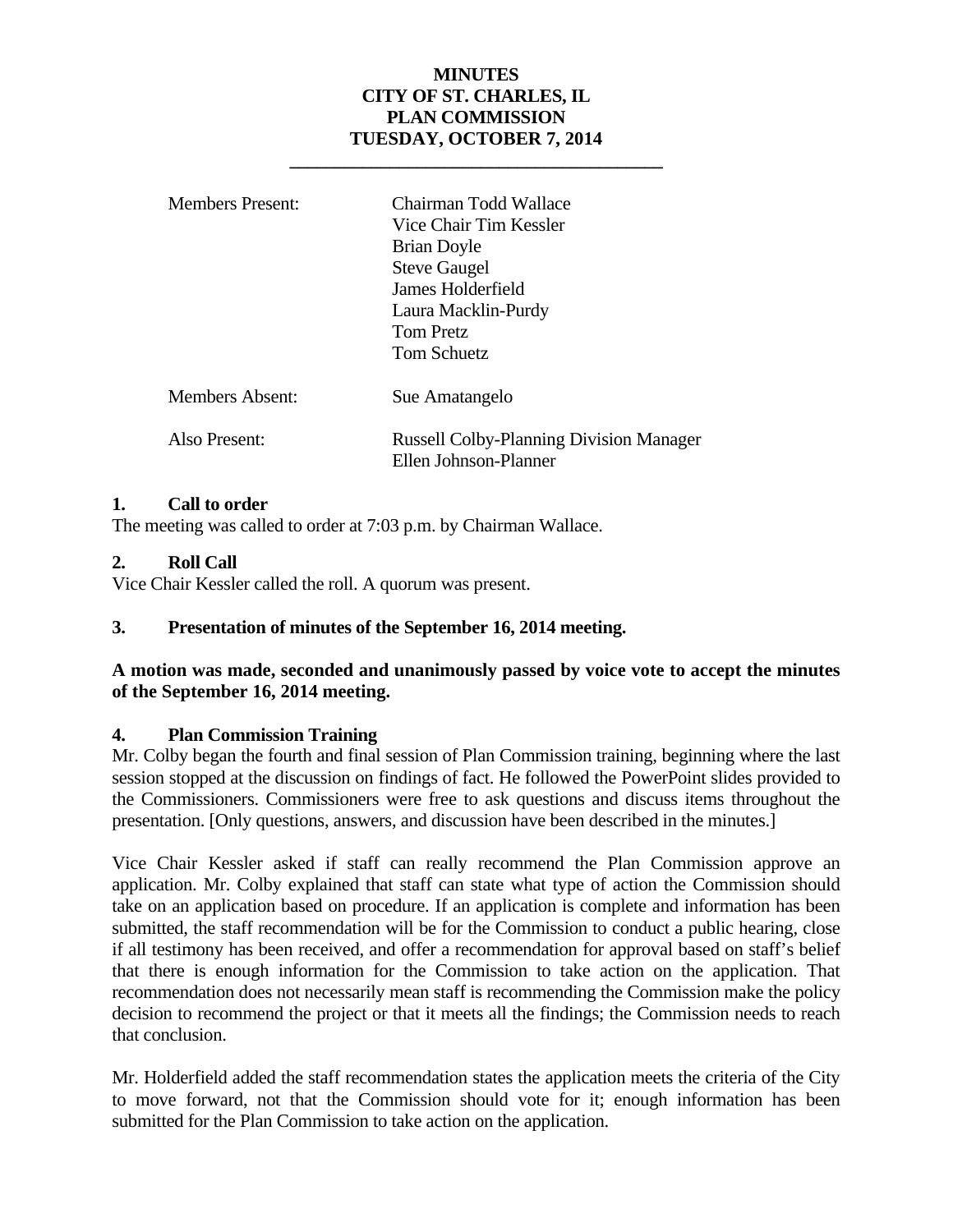Mr. Doyle asked whether the staff recommendation goes forward to Committee/City Council along with the Plan Commission recommendation. Mr. Colby said staff's recommendation only goes forward if staff is the applicant, like for a General Amendment. If not, only the Plan Commission recommendation would be presented. This is a change to how things have been done in the past.

Vice Chair Kessler stated that he has heard Planning & Development Committee ask for staff's recommendation. Mr. Colby said they are usually looking for direction on technical issues. He said staff needs to make a better effort to put the Plan Commission recommendation forward because that is what the Committee should be considering when taking action.

Mr. Doyle said it is important for the Commission and Committee/City Council to ask for professional expertise from city planners and for any recommendations presented to Council to be transparent as to where they are coming from, particularly if there are points of difference.

Mr. Schuetz said he had been perplexed that the staff recommendation was almost always for approval. Mr. Colby said this represents a change; staff will only be presenting recommendations from a technical standpoint.

Mr. Doyle said it is a red flag for the Commission when staff states they do not have sufficient information to make a recommendation.

Mr. Doyle asked whether it is the Commission's responsibility to predicate its recommendation on its own findings of fact. He stated the Commission can take the proposed findings of fact from the applicant or staff. The Commission needs to be deliberate in deciding whether or not they accept those findings of fact, which they have not done much in the past.

Mr. Colby said when findings were drafted by staff, there was an expectation that the findings would cover what they needed to. Now, the burden is placed on the applicant and the applicant has to defend their application. The Commission can choose to work with the applicant's findings, draft their own, or direct staff to draft findings for a subsequent meeting.

Mr. Doyle asked whether staff will continue to provide advice to applicants as to what constitutes well-crafted findings of fact. Mr. Colby said staff will do so only to the extent things are missing.

Vice Chair Kessler asked if the Commission can modify the applicant's findings to make them acceptable. Mr. Colby confirmed and said the Commission should state that the response to one of the findings was not sufficient and that a piece of information needs to be added in order for the finding to be met.

Vice Chair Kessler asked what the staff recommendation would be for a Preliminary Plat of Subdivision application, which does not involve findings. Mr. Colby explained staff would state they have reviewed the plans and the requirements have been met. Since conformance with the Comprehensive Plan is subject to interpretation, staff would highlight applicable sections of the Plan and leave the interpretation on whether the proposal complies up to the Commission.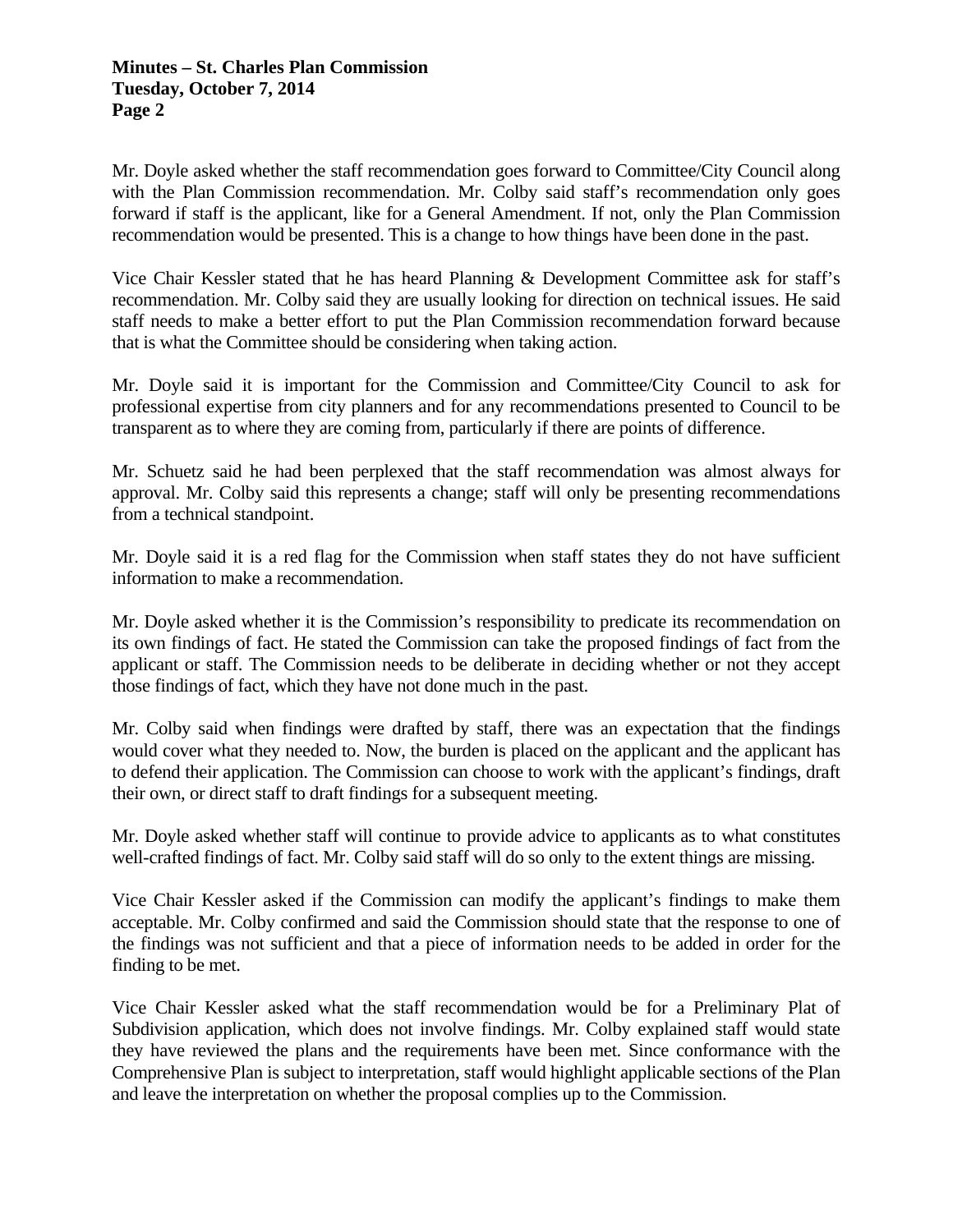### **Minutes – St. Charles Plan Commission Tuesday, October 7, 2014 Page 3**

Mr. Doyle brought up traffic studies and the fact that there is a lot of room for disagreement and subjectivity, particularly when traffic impacts are based on uncertain future circumstances. Mr. Colby said the Commission should try to focus on the incremental change from the project. Mr. Doyle said he would consult staff in these situations and Mr. Colby said if possible, staff would differ to the experts who put the study together. He added that the City will hire a consultant to analyze traffic studies done by a developer's consultant to ensure conclusions reached are adequate.

Mr. Schuetz asked whether it is appropriate for staff to explain specific aspects of the traffic study to the Commission and audience during meetings. Mr. Colby said yes, and questions would be directed to the author of the traffic study.

Vice Chair Kessler asked what an example of a public inconvenience might be. Mr. Gaugel mentioned the Fydoland application and that the public was trying to convince the Commission that the use would be an inconvenience in that location.

Mr. Schuetz asked about the economic well-being element for PUDs and how the applicant knows the impact will be positive. Mr. Colby said the Commission can ask the applicant for supporting evidence and data. However for a PUD there is only one finding, and economic well-being is just one of the elements to consider, which must be weighed against the other elements.

Mr. Doyle asked about the Commissioners' responsibility if residents speak to them about an application outside of a public hearing which has been continued. Should Commissioners say they cannot hear testimony outside of the hearing, or should they present the resident's information at the next meeting? Mr. Colby responded that Commissioners should not hear testimony outside of the hearing. If someone wants to provide testimony, it needs to be done at the public hearing so it can be cross-examined. Residents may submit comment letters to the Commission.

Chairman Wallace said he spoke with the City's previous legal counsel about the Commission's practice of reading letters at the public hearing. In a courtroom, that would not be allowed as evidence. Counsel said the Commission is quasi-judicial in that they do not follow the rules of evidence. The question is how much weight Commissioners give to such evidence when they do not have the ability to cross-examine the person who submitted the letter.

Mr. Doyle stated that during the Towne Centre approval process, a fire marshal mentioned that the eight stories proposed makes sense because that is the height ladders can reach. That information influenced his thinking about the application, but it was not discussed at the public hearing. He asked whether he should bring things like that up. Chairman Wallace said if it is information you feel is material to your decision, bring it up by asking the applicant's expert, so it becomes their testimony, opens it up for discussion, and puts it on the public record.

Mr. Doyle asked about impact fees for schools and parks and whether they are stipulated in the Zoning Ordinance. Mr. Colby said dedications are in the Subdivision Code, so they should not be considered in zoning applications; City Council makes decisions regarding those fees. The information is presented to the Commission to demonstrate they meet the code requirements.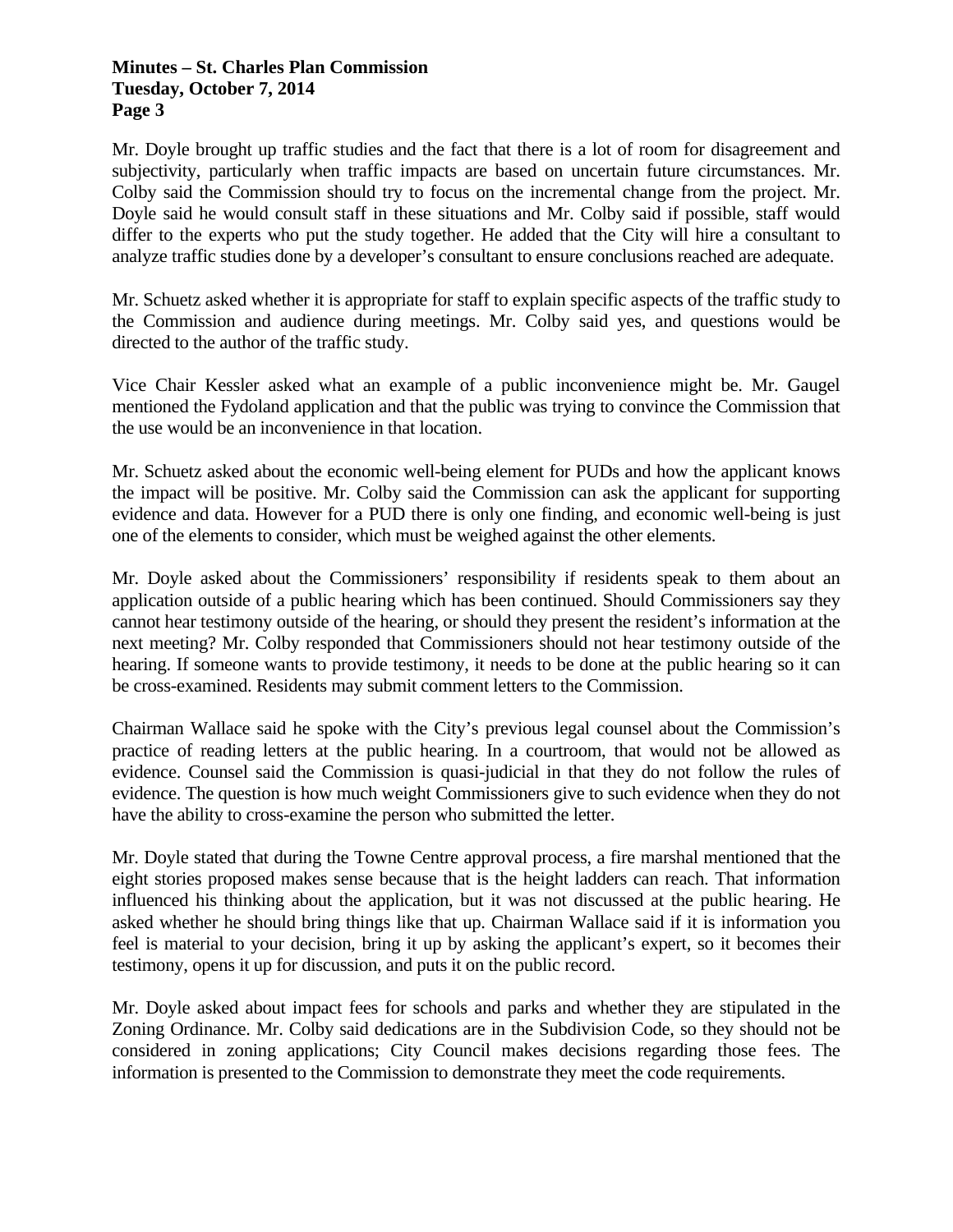#### **Minutes – St. Charles Plan Commission Tuesday, October 7, 2014 Page 4**

Mr. Doyle asked for confirmation that if the school or park impact fee meets requirements, any further testimony cannot be considered. Mr. Colby confirmed; if the requirement is met, it must be approved by City Council.

Vice Chair Kessler asked about a developer negotiating a different deal with the school/park district and whether the Commission can deny that deviation from Code. Mr. Colby said no, it is not the Commission's responsibility. However, that negotiated fee could be presented as evidence against a proposal when considering the impact of a project, and can therefore affect the findings.

Mr. Doyle asked whether the Commission can predicate its support for an application on full payment of the fee. Mr. Colby said no, because it involves a Code section over which City Council has authority.

Vice Chair Kessler asked if the inclusionary housing ordinance is considered in the same way as the school/park fees. Mr. Colby said yes, although it is in the Zoning Ordinance. Providing more than required by the ordinance could be considered a public benefit for a PUD, although whether the fee is adequate is outside of what the Commission should consider.

Vice Chair Kessler mentioned that when City Council makes a recommendation to accept the Plan Commission resolution, they are not recommending what the Commission recommended in the resolution. Mr. Colby said that is formal documentation acknowledging the resolution has been received and considered.

Mr. Doyle asked whether it is reflected in the ordinance if City Council disagrees with the Plan Commission recommendation. Mr. Colby confirmed, that the ordinance would state that Planning & Development Committee received the recommendation of the Plan Commission, and then Council's recommendation. The findings attached to the ordinance are those Council adopts.

Mr. Doyle asked whether findings for General Amendments are included in the ordinance even though they are informational only. Mr. Colby said no, although they are included in the Plan Commission resolution.

Mr. Colby stated the training is concluded. More training will come at a later date and will address topics of the Commission's choosing.

Vice Chair Kessler stated the Commission should not forget about what they have learned. Meetings can be interrupted to ask questions if someone does not understand the process.

Mr. Schuetz suggested the Commission revisit the findings of fact at a later date to make sure they are using them correctly.

Vice Chair Kessler recommended the Commission bring up whether they have reviewed the applicant's findings of fact and whether they are comfortable with them during meetings.

Chairman Wallace suggested asking those giving testimony which finding of fact their statement concerns. The framework should be more visible to the public so they understand what is going on.